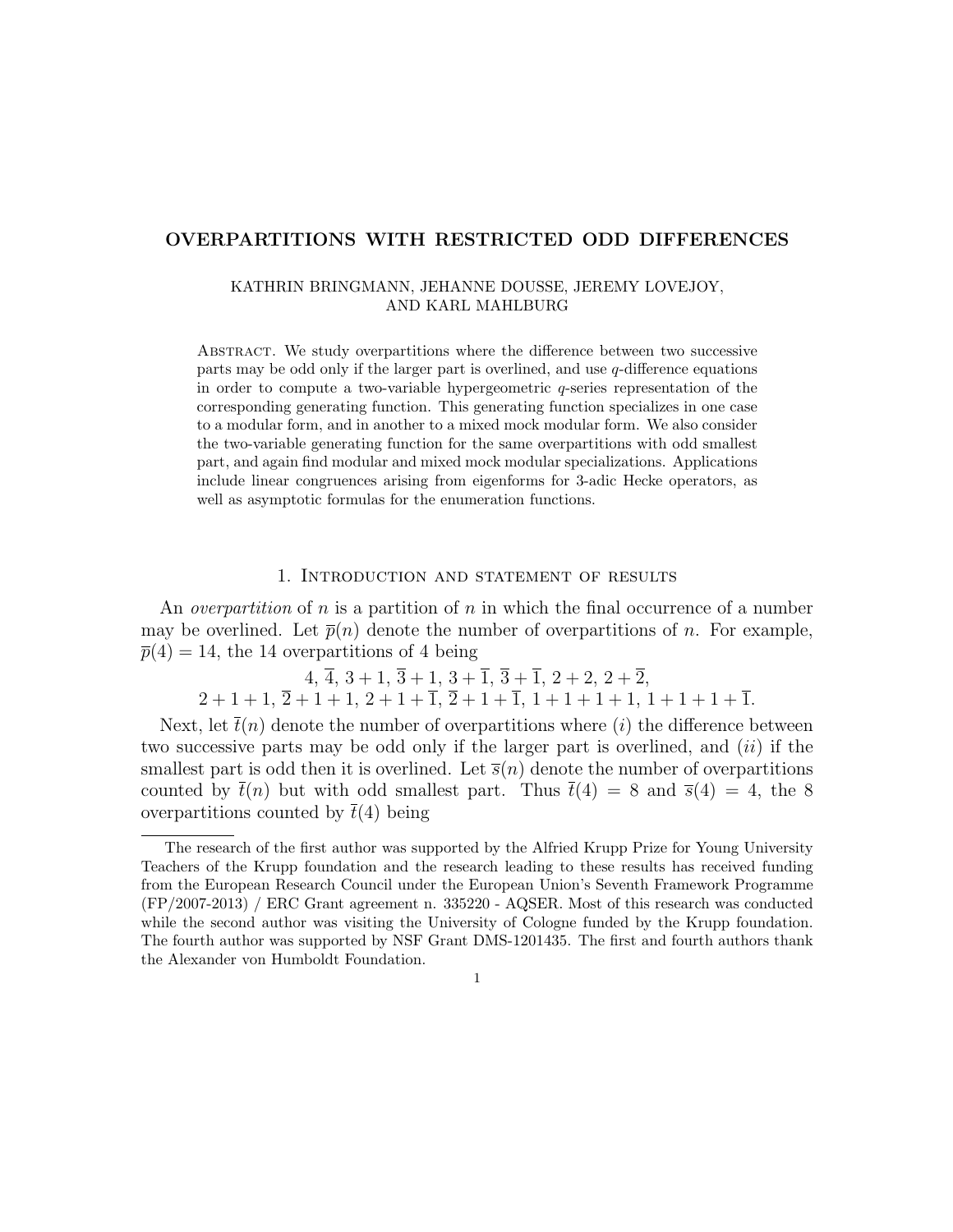$4, \overline{4}, 3 + \overline{1}, \overline{3} + \overline{1}, 2 + 2, 2 + \overline{2}, \overline{2} + 1 + \overline{1}, 1 + 1 + 1 + \overline{1}$ 

and the 4 overpartitions counted by  $\bar{s}(4)$  being

 $3 + \overline{1}, \overline{3} + \overline{1}, \overline{2} + 1 + \overline{1}, 1 + 1 + 1 + \overline{1}.$ 

The first goal of this paper is to determine  $q$ -hypergeometric generating functions for  $\bar{t}(m, n)$  and  $\bar{s}(m, n)$ , the number of overpartitions counted by  $\bar{t}(n)$  (resp.  $\bar{s}(n)$ ) having m parts. We employ the usual notation,  $(n \in \mathbb{N}_0 \cup \{\infty\})$ 

$$
(a)_n := (a;q)_n := (1-a)(1-aq) \cdots (1-aq^{n-1}).
$$

**Theorem 1.1.** We have the following identities:

$$
\sum_{m,n\geq 0} \bar{t}(m,n)x^m q^n = \frac{(-xq)_{\infty}}{(xq)_{\infty}} \left(1 + \sum_{n\geq 1} \frac{(-q^3;q^3)_{n-1}(-x)^n q^n}{(-q)_{n-1}(q^2;q^2)_n}\right),\tag{1.1}
$$

$$
\sum_{m,n\geq 1} \overline{s}(m,n)x^m q^n = \sum_{n\geq 1} \frac{(q^3;q^3)_{n-1}x^n q^n}{(q)_{n-1}(q^2;q^2)_n}.
$$
\n(1.2)

The second identity follows from a straightforward combinatorial argument, but the first is more subtle and our proof depends on showing that both sides satisfy a certain q-difference equation.

When  $x = 1$  in (1.1) or  $-1$  in (1.2), then we have a modular form, and when  $x = -1$  in (1.1) or 1 in (1.2), then we have the product of a modular form and a mock theta function, a so-called *mixed mock modular form* (see [11]). Define the mock theta functions  $\overline{\gamma}(q)$  and  $\overline{\chi}(q)$  by

$$
\overline{\gamma}(q) := \sum_{n\geq 0} \frac{(-1;q)_n (q;q)_n q^{\binom{n+1}{2}}}{(q^3;q^3)_n} \tag{1.3}
$$

and

$$
\overline{\chi}(q) := \sum_{n \ge 0} \frac{(-1;q)_n(-q;q)_n q^{\binom{n+1}{2}}}{(-q^3;q^3)_n}.
$$
\n(1.4)

That these are mock theta functions follows from work of the first and the third authors [5]. Let  $\bar{t}_{\pm}(n)$  (resp.  $\bar{s}_{\pm}(n)$ ) denote the number of overparititions counted by  $\bar{t}(n)$  (resp.  $\bar{s}(n)$ ) with largest part even (resp. odd).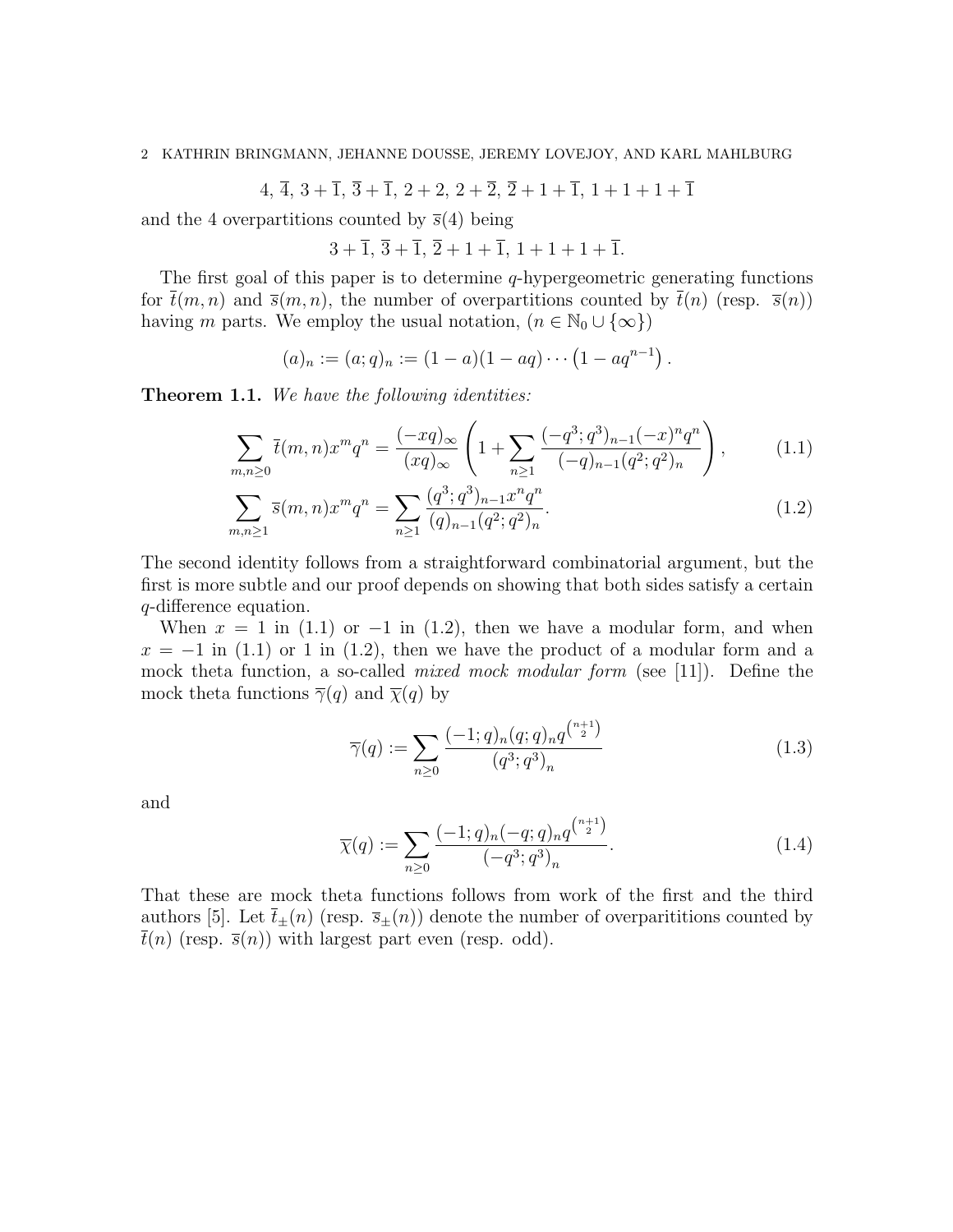Corollary 1.2. We have

$$
\sum_{n>0} \bar{t}(n)q^n = \frac{(q^3;q^3)_{\infty}}{(q;q)_{\infty}(q^2;q^2)_{\infty}},
$$
\n(1.5)

$$
\sum_{n\geq 0} \left(\bar{t}_+(n) - \bar{t}_-(n)\right) q^n = \frac{(-q^3; q^3)_{\infty}}{(-q; q)^3_{\infty}} \overline{\chi}(q),\tag{1.6}
$$

$$
1 + 3\sum_{n\geq 1} \left(\overline{s}_{+}(n) - \overline{s}_{-}(n)\right) q^{n} = \frac{\left(-q^{3}; q^{3}\right)_{\infty}}{\left(-q; q\right)_{\infty}^{3}},\tag{1.7}
$$

$$
1 + 3\sum_{n\geq 1} \overline{s}(n)q^n = \frac{(q^3;q^3)_{\infty}}{(q;q)_{\infty}(q^2;q^2)_{\infty}}\overline{\gamma}(q). \tag{1.8}
$$

Equation (1.6) combined with work of the first and the third author on overpartitions and class numbers [6, 7] implies that the generating function for  $\bar{t}_+(n) - \bar{t}_-(n)$ is an eigenform modulo 3 for the weight 3/2 Hecke operators. This is recorded below along with a congruence for  $\bar{t}(n)$  modulo 3. Even though the congruence for  $\bar{t}(n)$ is immediate from (1.5), it would be interesting to see if it can be deduced from an explicit 3-fold symmetry for the overpartitions counted by  $t(n)$ .

## Corollary 1.3.

(i) For a prime  $\ell \neq 2, 3$ , and  $n \geq 0$ , we have

$$
\overline{t}_{+}\left(\ell^{2}n\right) + \left(\left(\frac{-n}{\ell}\right) - \ell - 1\right)\overline{t}_{+}(n) + \ell\,\overline{t}_{+}\left(\frac{n}{\ell^{2}}\right) \n\equiv \overline{t}_{-}\left(\ell^{2}n\right) + \left(\left(\frac{-n}{\ell}\right) - \ell - 1\right)\overline{t}_{-}(n) + \ell\,\overline{t}_{-}\left(\frac{n}{\ell^{2}}\right) \pmod{3},
$$
\n(1.9)

(*ii*) For  $n \geq 1$ , we have

$$
\bar{t}(n) \equiv \begin{cases}\n(-1)^{k+1} \pmod{3} & \text{if } n = k^2, \\
0 \pmod{3} & \text{otherwise.} \n\end{cases}
$$
\n(1.10)

Our final results give asymptotic formulas for  $\bar{s}(n)$  and  $\bar{t}_+(n)-\bar{t}_-(n)$ , which are the cases from Corollary 1.2 in which the generating functions are mixed mock modular forms.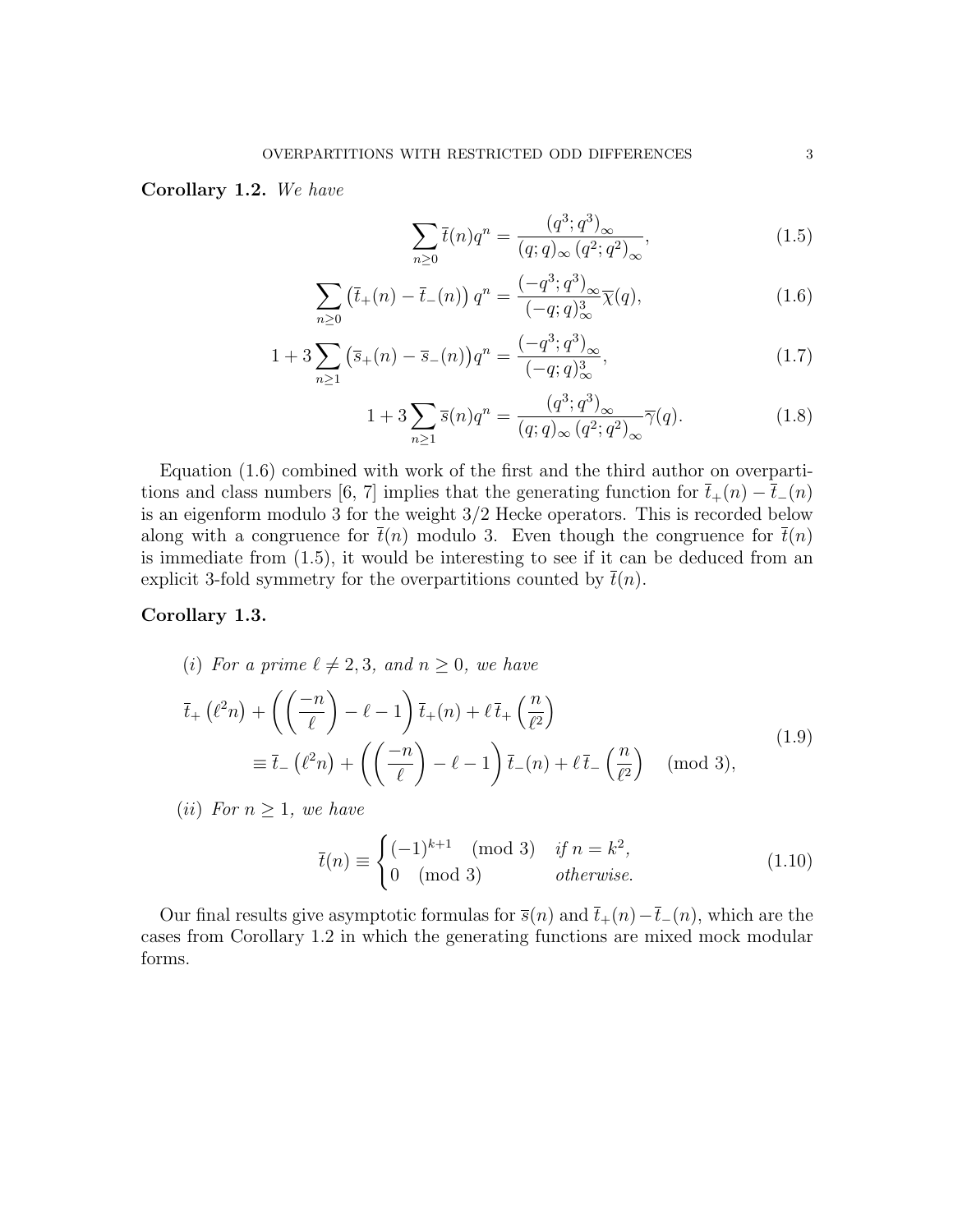**Theorem 1.4.** As  $n \to \infty$ , we have

$$
\overline{s}(n) \sim \frac{\sqrt{21}}{36n} e^{\frac{\pi\sqrt{7n}}{3}},\tag{1.11}
$$

$$
\bar{t}_{+}(n) - \bar{t}_{-}(n) \sim (-1)^{n} \frac{\sqrt{3}}{18n^{\frac{3}{4}}} e^{\frac{2\pi\sqrt{n}}{3}}.
$$
\n(1.12)

Remark. Since (1.5) and (1.7) are (up to rational q-powers) weakly holomorphic modular forms of non-positive weight, Rademacher and Zuckerman's famous refinement of the Hardy-Ramanujan Circle Method applies [9, 12, 13]. These results allow one to use the cuspidal principal parts in order to calculate exact formulas for the coefficients. In fact, one finds that  $\bar{t}(n)$  is asymptotically equivalent to (1.11) and  $\bar{s}_+(n) - \bar{s}_-(n)$ is asymptotically equivalent to (1.12).

We have highlighted the two cases in Theorem 1.4 because the Hardy-Ramanujan-Rademacher Circle Method does not generally apply to mixed mock modular forms. Instead we use Wright's Circle Method [15], which uses a single "Major Arc" centered around a dominant cusp to derive an asymptotic expansion for the coefficients. In most examples in the literature this cusp is  $q = 1$ , but for (1.12) the Major Arc is instead centered at  $q = -1$ .

The rest of the paper is organized as follows. In the next section we prove Theorem 1.1 using analytic and combinatorial arguments. In Section 3 we then apply identities from q-series to establish Corollaries 1.2 and 1.3. Section 4 outlines the proof of Theorem 1.4 using Wright's Circle Method. We conclude in Section 5 by briefly tying the present work to other recent studies of mixed mock modular q-series and q-difference equations.

### 2. Combinatorial recurrences and the proof of Theorem 1.1

In this section we use the analytic and combinatorial theory of  $q$ -difference equations in order to prove Theorem 1.1. We begin by considering (1.1). Define  $\overline{H}(x; q)$ by

$$
\overline{H}(x;q):=\sum_{m,n\geq 0}\overline{t}(m,n)x^mq^n.
$$

Now, if  $\lambda$  is an overpartition counted by  $\bar{t}(m, n)$ , then its smallest part is either  $\bar{1}$ or at least 2. In the first case, we may remove the  $\overline{1}$  along with any other 1s in  $\lambda$ and then subtract 1 from each remaining part to obtain an overpartition counted by  $\overline{t}(m-a, n-m)$ , where  $a \ge 1$  is the number of 1s occurring in  $\lambda$ . In the second case,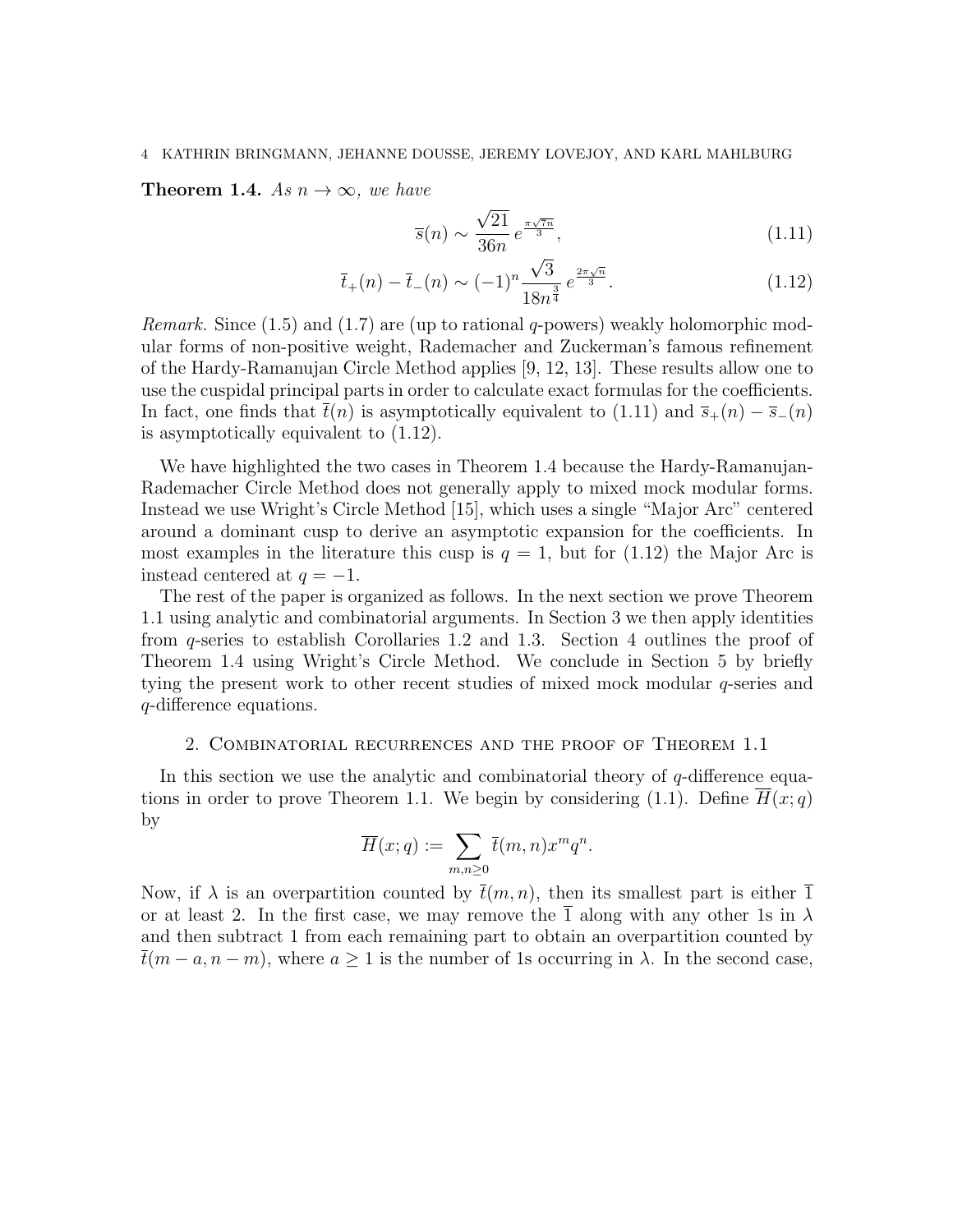we may remove any 2s in  $\lambda$  and then subtract 2 from each remaining part to obtain an overpartition counted by  $\bar{t}(m - b, n - 2m)$ , where  $b \ge 0$  is the number of 2s occurring in  $\lambda$ . Note that if the smallest part in this new partition is odd, then it must have correspondingly occurred as an overlined part in  $\lambda$ . In other words, we have

$$
\overline{H}(x;q) = \frac{xq}{1-xq}\overline{H}(xq;q) + \frac{1+xq^2}{1-xq^2}\overline{H}(xq^2;q).
$$
\n(2.1)

Together with the fact that  $\overline{H}(0; q) = 1$ , this uniquely defines  $\overline{H}(x; q)$ .

We claim that the right-hand side of  $(1.1)$  also satisfies  $(2.1)$  with the same initial condition. To see this, first define

$$
\overline{K}(x;q) = \overline{K}(x) := 1 + \sum_{n \ge 1} \frac{\prod_{j=1}^{n-1} \left(1 - q^j + q^{2j}\right)}{(q^2;q^2)_n} x^n q^n.
$$

We have that

$$
\overline{K}(xq^2) = 1 - \sum_{n\geq 1} \frac{x^n q^n \prod_{j=1}^{n-1} (1 - q^j + q^{2j})}{(q^2; q^2)_n} (1 - q^{2n} - 1)
$$
  
\n
$$
= \overline{K}(x) - \sum_{n\geq 1} \frac{x^n q^n \prod_{j=1}^{n-1} (1 - q^j + q^{2j})}{(q^2; q^2)_{n-1}}
$$
  
\n
$$
= \overline{K}(x) - \sum_{n\geq 0} \frac{x^{n+1} q^{n+1} \prod_{j=1}^{n-1} (1 - q^j + q^{2j}) (1 - q^n + q^{2n})}{(q^2; q^2)_n}
$$
  
\n
$$
= \overline{K}(x) - xq \overline{K}(x) + xq \overline{K}(xq) - xq \overline{K}(xq^2)
$$

so that

$$
\overline{K}(x) = -\frac{xq}{1-xq}\overline{K}(xq) + \frac{1+xq}{1-xq}\overline{K}(xq^2).
$$
 (2.2)

Now, the right-hand side of (1.1) is  $\overline{G}(x; q)$ , where

$$
\overline{G}(x;q) = \overline{G}(x) := \frac{(-xq)_{\infty}}{(xq)_{\infty}} \overline{K}(-x),
$$

and applying (2.2) to  $\overline{G}(x;q)$  gives

$$
\overline{G}(x;q) = \frac{xq}{1-xq}\overline{G}(xq;q) + \frac{1+xq^2}{1-xq^2}\overline{G}(xq^2;q).
$$
\n(2.3)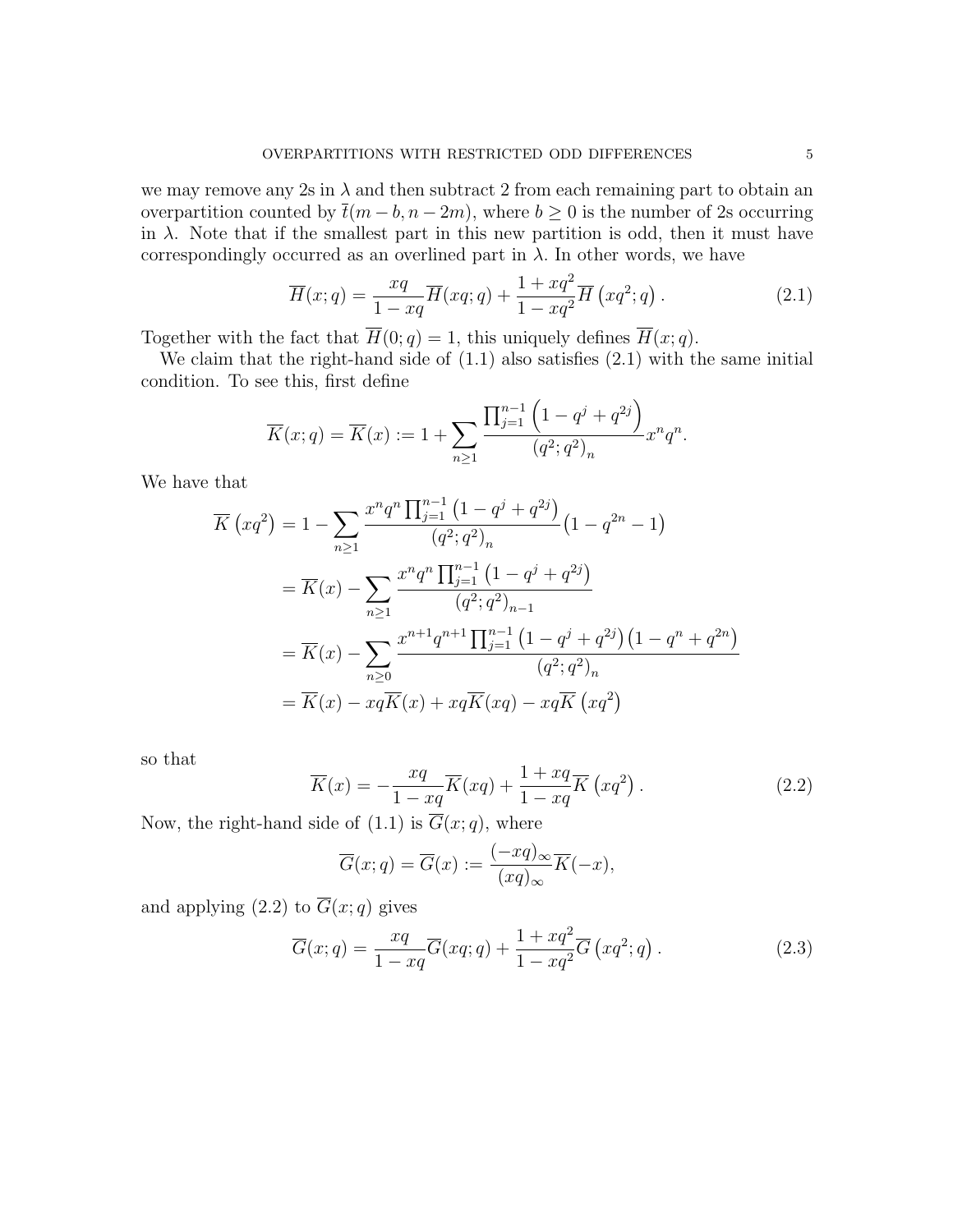Comparing (2.1) and (2.3) and noting the initial condition  $\overline{G}(0; q) = 1$ , yields (1.1). Next we consider (1.2). Here we require the notion of the conjugate of an overpar-

tition, which is obtained by reading the columns of the Ferrers diagram (an overlined part is designated by a mark at the end of a row). The right-hand side of (1.2) is

$$
\sum_{n\geq 1}\frac{(q^3;q^3)_{n-1}\,x^n q^n}{(q)_{n-1}\,(q^2;q^2)_n}=\sum_{m\geq 1}\frac{x^mq^m}{1-q^{2m}}\prod_{j=1}^{m-1}\left(\frac{q^j}{1-q^j}+\frac{1}{1-q^{2j}}\right).
$$

Here the mth summand is the generating function for overpartitions where the largest part m occurs overlined and an odd number of times, while each part less than m occurs an even number of times if it does not occur overlined. Conjugating we obtain an overpartition counted by  $\bar{s}(m, n)$ . This is illustrated in Figure 1.



FIGURE 1. The overpartition  $(11, 11, \overline{11}, 8, 8, \overline{7}, 6, \overline{6}, 3, 3, 3, 3)$  and its conjugate  $(12, 12, 12, 8, 8, \overline{8}, \overline{6}, 5, 3, 3, \overline{3}).$ 

This establishes (1.2) and completes the proof of Theorem 1.1.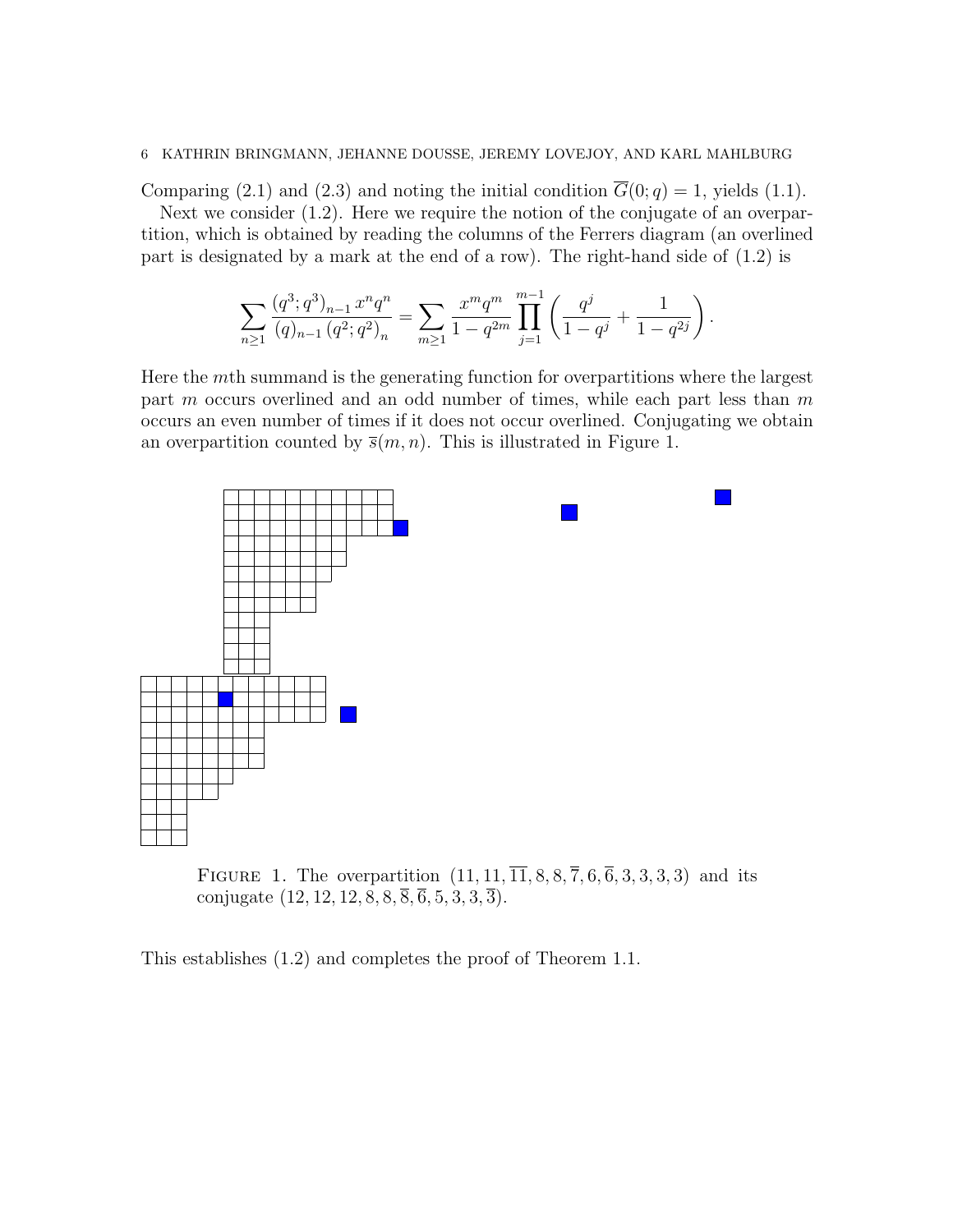# 3. Proof of Corollaries 1.2 and 1.3

In this section we use identities from the theory of hypergeometric q-series in order to evaluate the generating functions for overpartitions with odd differences. We require the  $q$ -Gauss summation formula [8, Equation (1.5.1)],

$$
\sum_{n\geq 0} \frac{(a)_n (b)_n (c/ab)^n}{(c)_n (q)_n} = \frac{(c/a)_{\infty} (c/b)_{\infty}}{(c)_{\infty} (c/ab)_{\infty}},
$$
\n(3.1)

and a certain  $_3\phi_2$  transformation [8, Appendix III, Equation (III.10)],

$$
\sum_{n\geq 0} \frac{(aq/bc)_n(d)_n(e)_n}{(q)_n(aq/b)_n(aq/c)_n} \left(\frac{aq}{de}\right)^n = \frac{(aq/d)_{\infty}(aq/e)_{\infty}(aq/bc)_{\infty}}{(aq/b)_{\infty}(aq/c)_{\infty}(aq/de)_{\infty}} \sum_{n\geq 0} \frac{(aq/de)_n(b)_n(c)_n}{(q)_n(aq/d)_n(aq/e)_n} \left(\frac{aq}{bc}\right)^n.
$$
\n(3.2)

*Proof of Corollary 1.2.* Setting  $x = 1$  in (1.1) and applying (3.1) with  $a = 1/b = -\zeta_3$ (where  $\zeta_3 := e^{\frac{2\pi i}{3}}$ ) and  $c = -q$ , we obtain

$$
\sum_{n\geq 0} \overline{t}(n)q^n = \frac{(-q)_{\infty}}{(q)_{\infty}} \sum_{n\geq 0} \frac{(-\zeta_3)_n (-\zeta_3^{-1})_n (-q)^n}{(q)_n (-q)_n}
$$

$$
= \frac{(-q)_{\infty}}{(q)_{\infty}} \times \frac{(\zeta_3 q)_{\infty} (\zeta_3^{-1} q)_{\infty}}{(-q)_{\infty}^2}
$$

$$
= \frac{(q^3; q^3)_{\infty}}{(q)_{\infty} (q^2; q^2)_{\infty}},
$$

which proves  $(1.5)$ .

For the next case we set  $x = -1$  in (1.1) and invoke (3.2) with  $a = -b = 1$ ,  $d = 1/e = -\zeta_3$ , and  $c \to \infty$ , which yields

$$
\sum_{n\geq 0} (\bar{t}_{+}(n) - \bar{t}_{-}(n)) q^{n} = \frac{(q)_{\infty}}{(-q)_{\infty}} \sum_{n\geq 0} \frac{(-\zeta_{3})_{n} (-\zeta_{3}^{-1})_{n} q^{n}}{(q)_{n} (-q)_{n}}
$$
  

$$
= \frac{(q)_{\infty}}{(-q)_{\infty}} \times \frac{(-\zeta_{3}q)_{\infty} (-\zeta_{3}^{-1}q)_{\infty}}{(q)_{\infty} (-q)_{\infty}} \sum_{n\geq 0} \frac{(-1)_{n} q^{\binom{n+1}{2}}}{(-\zeta_{3}q)_{n} (-\zeta_{3}^{-1}q)_{n}}
$$
  

$$
= \frac{(-q^{3}; q^{3})_{\infty}}{(-q)_{\infty}^{3}} \overline{\chi}(q).
$$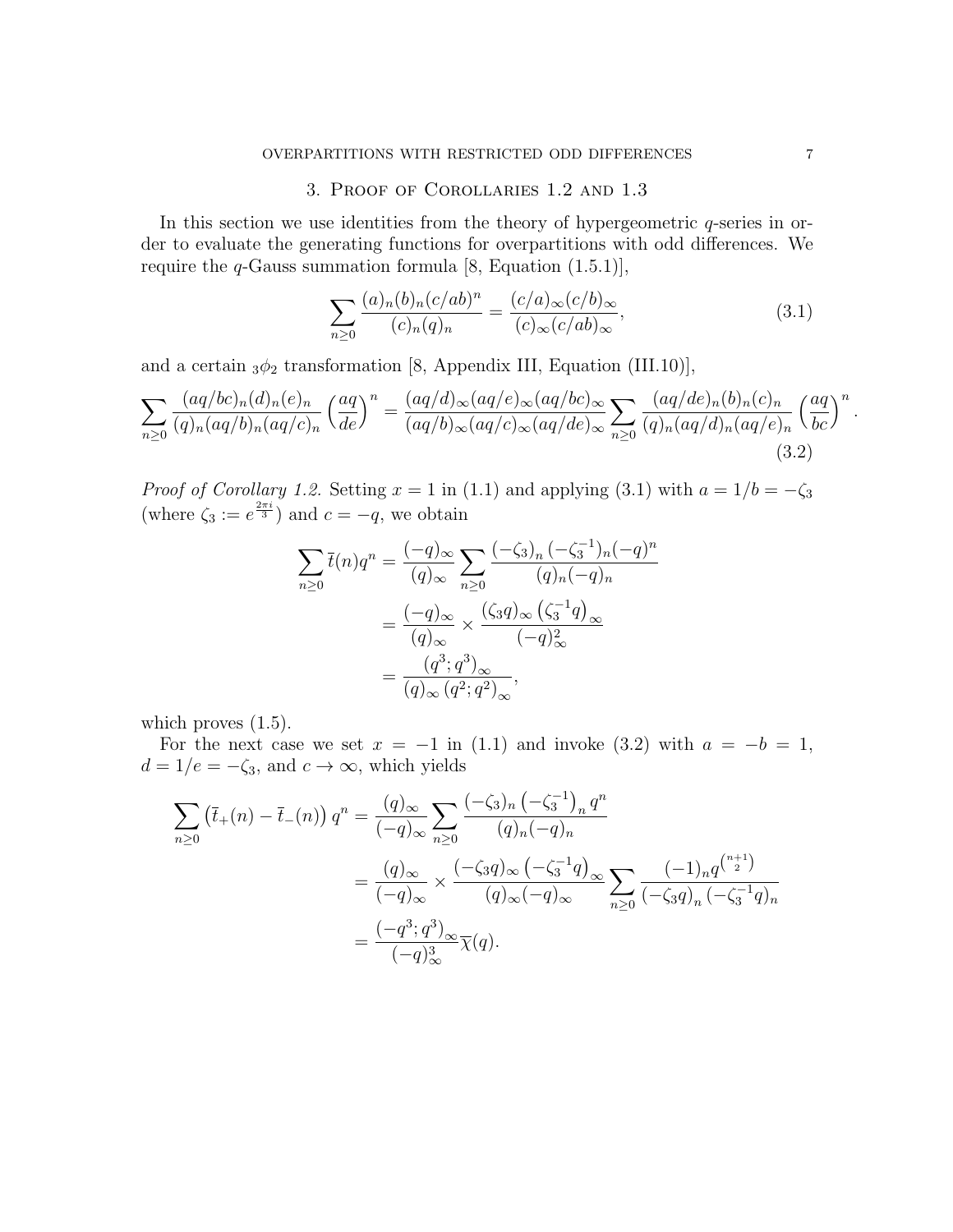The final two equations in the statement of the corollary are proven similarly. For (1.7) we set  $x = -1$  in (1.2) and apply (3.1) with  $a = 1/b = \zeta_3$  and  $c = -q$ , whereas for (1.8) we set  $x = 1$  in (1.2) and appeal to (3.2) in the case  $a = -b = 1, d = 1/e = \zeta_3$ , and  $c \to \infty$ .

We remark that  $(1.5)$  can also be established by a simple combinatorial argument, as in the proof of (1.2). Indeed, conjugating an overpartition  $\lambda$  counted by  $t(n)$  gives an overpartition with the property that if  $\overline{m}$  doesn't occur, then m occurs an even number of times. Hence

$$
\sum_{n\geq 0} \overline{t}(n)q^n = \prod_{m\geq 1} \left( \frac{q^m}{(1-q^m)} + \frac{1}{(1-q^{2m})} \right) = \frac{(q^3;q^3)_{\infty}}{(q^2;q^2)_{\infty}(q)_{\infty}}.
$$

This argument easily generalizes. Let  $\bar{t}^{(k)}(n)$  denote the number of overpartitions of n where (i) consecutive parts differ by a multiple of  $(k + 1)$  unless the larger of the two is overlined, and (ii) the smallest part is overlined unless it is divisible by  $k + 1$ . Then we have

$$
\sum_{n\geq 0} \overline{t}^{(k)}(n)q^n = \prod_{m\geq 1} \left( \frac{q^m}{(1-q^m)} + \frac{1}{(1-q^{km})} \right) = \frac{\left(q^{k+1};q^{k+1}\right)_{\infty}}{\left(q^k;q^k\right)_{\infty}(q)_{\infty}}.
$$

We close this section by determining the behavior of these generating functions modulo 3, which is achieved by relating them to previously studied Hecke eigenforms.

Proof of Corollary 1.3. Reading (1.6) modulo 3, we have

$$
\sum_{n\geq 0} \left(\overline{t}_+(n) - \overline{t}_-(n)\right) q^n \equiv \sum_{n\geq 0} \frac{(-1)_n q^{\binom{n+1}{2}}}{(-q)_n^2} \pmod{3}.
$$

We recall from Proposition 5.1 of [7] that if  $\overline{\alpha}(n)$  is defined by

$$
\sum_{n\geq 0} \overline{\alpha}(n) q^n := \sum_{n\geq 0} \frac{(-1)_n q^{\binom{n+1}{2}}}{(-q)_n^2},
$$

then

$$
\overline{\alpha}\left(\ell^2 n\right) + \left(\frac{-n}{\ell}\right)\overline{\alpha}(n) + \ell \,\overline{\alpha}\left(\frac{n}{\ell^2}\right) = (\ell+1)\overline{\alpha}(n).
$$

This proves (1.9).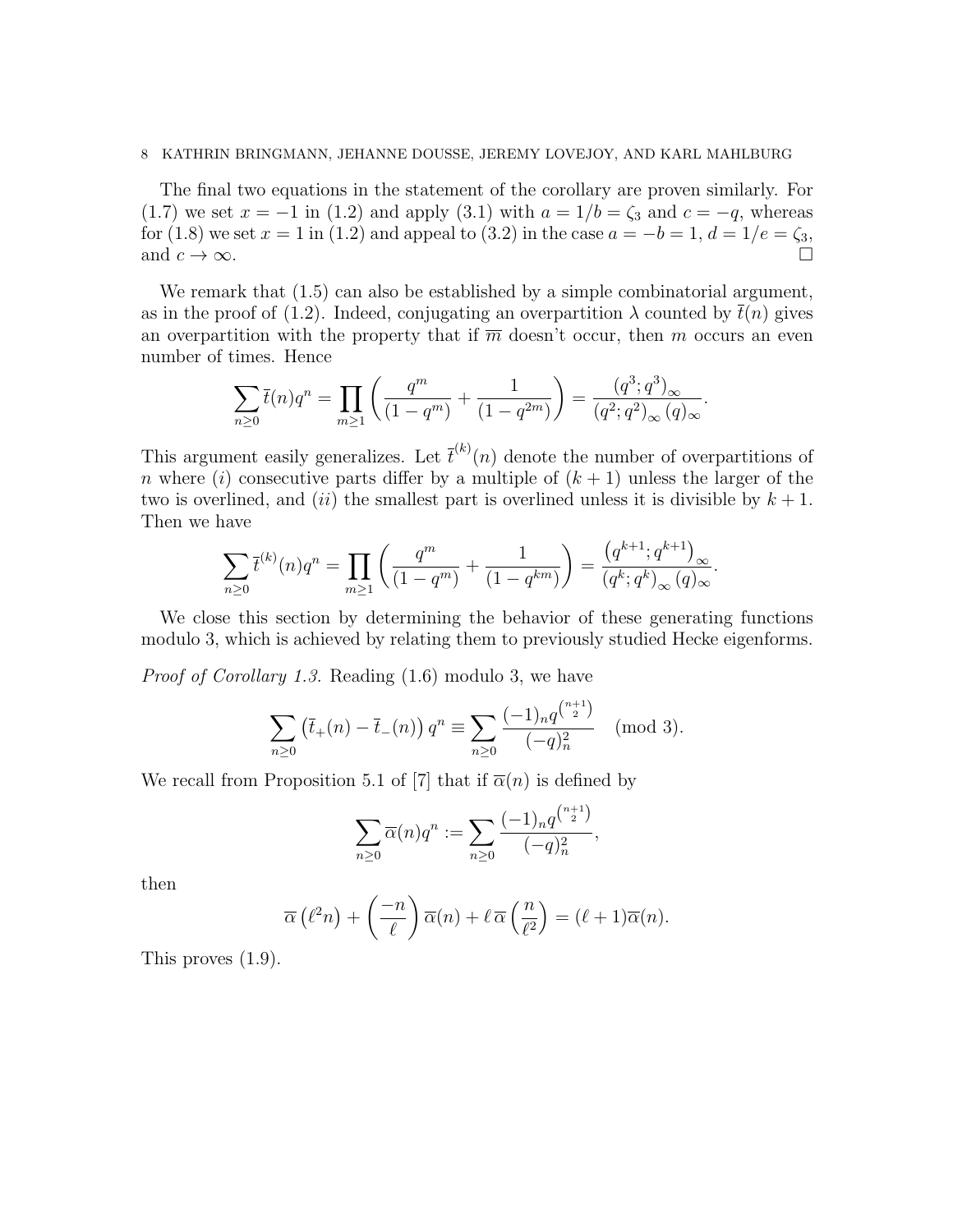To show  $(1.10)$ , we read  $(1.5)$  modulo 3, obtaining

$$
\sum_{n\geq 0} \bar{t}(n)q^n \equiv \frac{(q)_{\infty}^2}{(q^2;q^2)_{\infty}} \equiv 1 + 2\sum_{n\geq 1} (-1)^n q^{n^2} \pmod{3}.
$$

The last equality is Gauss' identity [1, Equation (2.2.12)].  $\Box$ 

# 4. Wright's Circle Method and the proof of Theorem 1.4

In this section we apply Wright's Circle Method [15] to find asymptotic formulas for the mixed mock modular cases of Corollary 1.2. As is typical of the Circle Method, Wright's approach recovers the coefficients of a generating series by applying Cauchy's Theorem, with the main asymptotic contribution coming from a single Major Arc (for our two results, this is centered around  $q = 1$  and  $q = -1$ , respectively). For notational convenience we recall  $(1.6)$  and  $(1.8)$  and write

$$
f_1(q) := 1 + 3 \sum_{n \ge 1} \overline{s}(n) q^n = \frac{(q^3; q^3)_{\infty}}{(q; q)_{\infty} (q^2; q^2)_{\infty}} \overline{\gamma}(q),
$$
  
\n
$$
f_2(q) := \sum_{n \ge 0} (\overline{t}_+(n) - \overline{t}_-(n)) q^n = \frac{(-q^3; q^3)_{\infty}}{(-q; q)^3_{\infty}} \overline{\chi}(q).
$$
\n
$$
(4.1)
$$

4.1. Analytic behavior of  $f_1(q)$ . We begin with  $\bar{s}(n)$ , as the asymptotic analysis is analogous to Wright's original examples, which were also centered around  $q = 1$ . Throughout the section we therefore use the standard parameterization  $q = e^{2\pi i \tau}$ , where  $\tau = x + iy$  and  $y > 0$ . Recalling (1.3), we use an alternative expression for the mock theta function, which follows from equation (1.3) in [5], namely

$$
\overline{\gamma}(q) = \frac{(-q)_{\infty}}{(q)_{\infty}} \left( 1 + 6 \sum_{k \ge 1} \frac{(-1)^k q^{k^2 + k}}{(1 - \zeta_3 q^k)(1 - \zeta_3^{-1} q^k)} \right), \tag{4.2}
$$

with  $\zeta_3 := e^{\frac{2\pi i}{3}}$ .

We show that the overall asymptotic behavior of  $f_1(q)$  is largely controlled by the singularities of the infinite product from  $(4.1)$ , so the dominant pole is at  $q = 1$ . The following result describes the behavior of  $f_1(q)$  in a neighborhood of  $q = 1$  and gives a uniform bound away from this point.

**Theorem 4.1.** Assume that  $y =$  $\frac{\sqrt{7}}{12\sqrt{n}}$ , and let  $M > 0$  be fixed.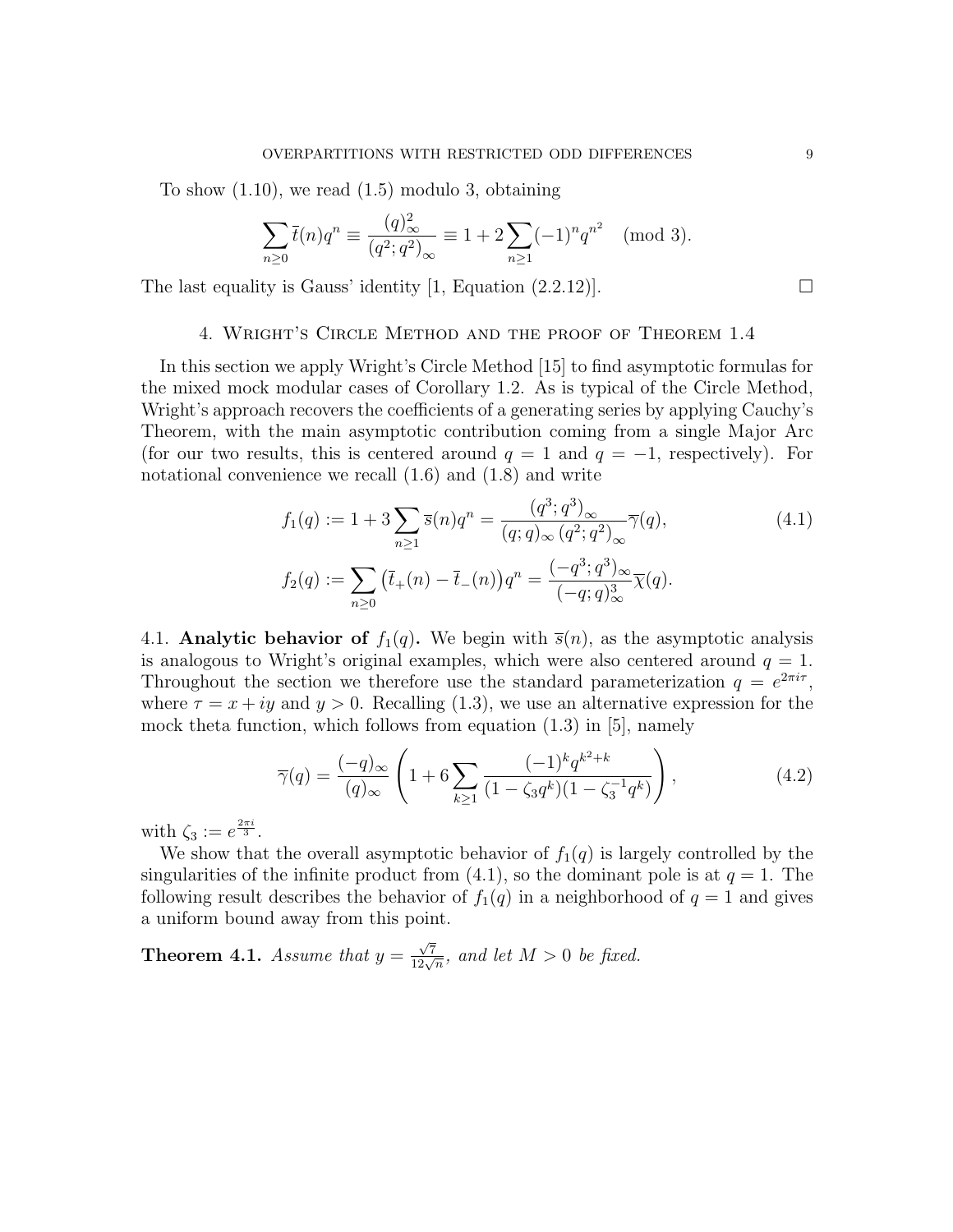(i) If  $|x| \leq My$ , then, as  $n \to \infty$ ,

$$
f_1(q) = \sqrt{-6i\tau}e^{\frac{7\pi i}{72\tau}} + O\left(n^{-\frac{3}{4}}e^{\frac{\pi\sqrt{7n}}{6}}\right).
$$
 (4.3)

(ii) If 
$$
My < |x| \le \frac{1}{2}
$$
, then as  $n \to \infty$ ,  
 $|f_1(q)| \ll n^{\frac{3}{4}} \exp\left(\frac{8\pi\sqrt{n}}{2\sqrt{\pi}}\left(1 - \frac{27}{4\sqrt{3}}\right)\left(1 - \frac{1}{\sqrt{3}}\right)\right)$ 

$$
|f_1(q)| \ll n^{\frac{3}{4}} \exp\left(\frac{8\pi\sqrt{n}}{3\sqrt{7}} \left(1 - \frac{27}{4\pi^2} \left(1 - \frac{1}{\sqrt{1 + M^2}}\right)\right)\right).
$$

A short calculation shows that the bound in part  $(ii)$  is indeed an error term so long as  $M > \left(\frac{12}{12}\right)$  $\frac{12}{12-\pi^2}$  $\Big)^2 - 1$  $\Big)^{1/2} = 5.543\dots$ 

**Corollary 4.2.** If  $M \geq 6$  and  $My < |x| \leq \frac{1}{2}$ , then for some  $\varepsilon > 0$  we have

$$
f_1(q) = O\left(e^{\frac{1}{y}\left(\frac{7\pi}{72}-\varepsilon\right)}\right).
$$

*Proof.* (i) In order to determine the behavior of  $f_1(q)$  near  $q = 1$ , we begin by studying  $\overline{\gamma}(q)$  near this point. By Taylor's Theorem, we have

$$
\overline{\gamma}(q) = \overline{\gamma}(1) + O(|\tau|),
$$

and by (1.3), we directly calculate

$$
\overline{\gamma}(1) = \sum_{k \ge 0} \left(\frac{2}{3}\right)^k = 3.
$$

Since  $|x| \leq My$ , we therefore have the following expansion as  $n \to \infty$ :

$$
\overline{\gamma}(q) = 3 + O\left(n^{-\frac{1}{2}}\right). \tag{4.4}
$$

We next determine the asymptotic behavior of the infinite product. The modular inversion formula for Dedekind's eta-function (page 121, Proposition 14 of [10]) implies that, as  $\tau \to 0$ ,

$$
(q;q)_{\infty} = \frac{1}{\sqrt{-i\tau}} e^{-\frac{\pi i\tau}{12} - \frac{\pi i}{12\tau}} \left(1 + O\left(e^{-\frac{2\pi i}{\tau}}\right)\right). \tag{4.5}
$$

This formula directly gives that, as  $n \to \infty$ ,

$$
\frac{(q^3;q^3)_{\infty}}{(q;q)_{\infty}(q^2;q^2)_{\infty}} = \sqrt{\frac{-2i\tau}{3}} e^{\frac{7\pi i}{72\tau}} \left(1 + O\left(e^{-\frac{8\pi}{(M^2+1)}\sqrt{\frac{n}{7}}}\right)\right).
$$
(4.6)

Combining (4.4) and (4.6) completes the proof of (4.3).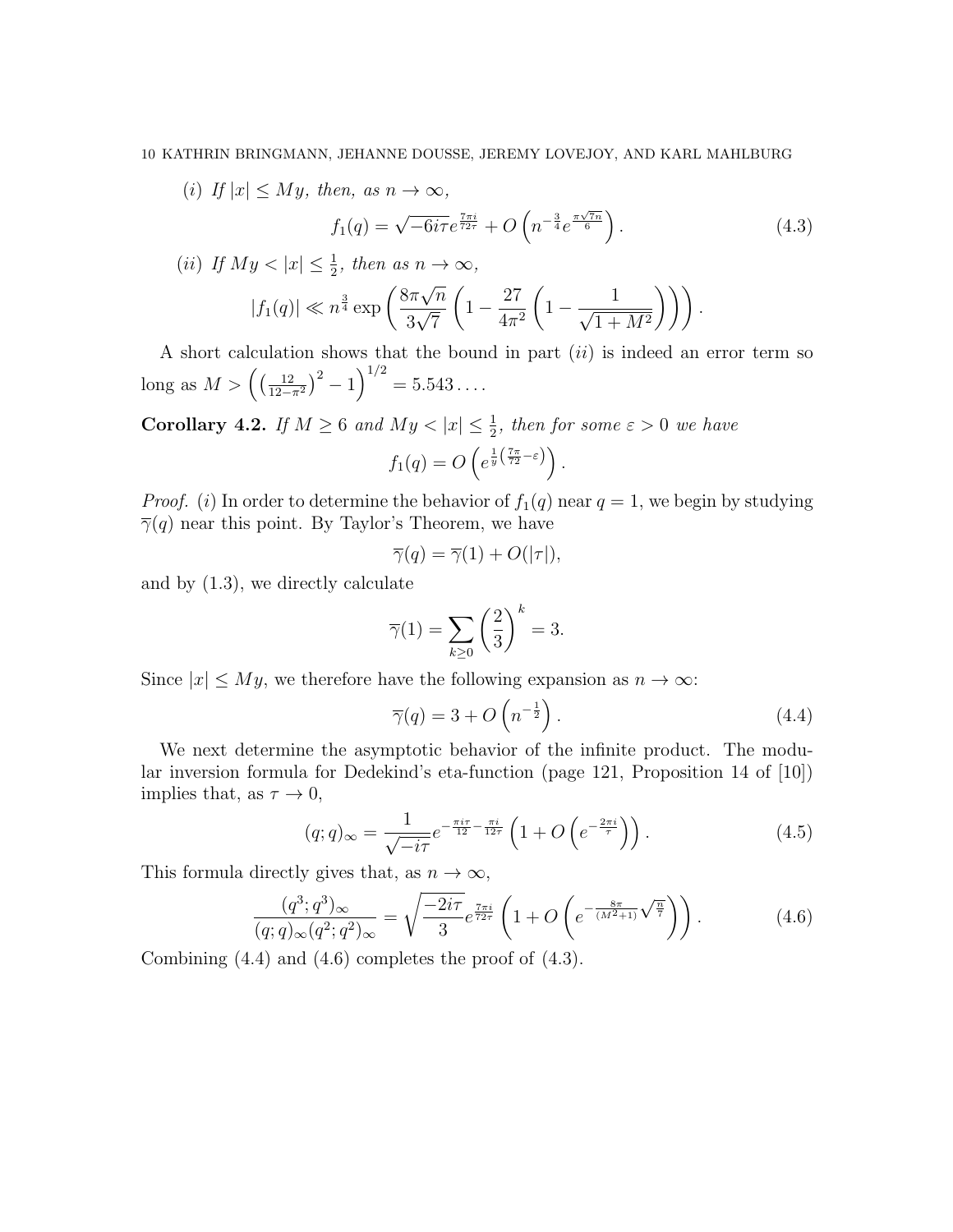(ii) We next consider  $f_1(q)$  away from  $q = 1$ . We begin by considering the sum in (4.2). Bounding each term in the sum absolutely, we get

$$
\left| \sum_{k\geq 1} \frac{(-1)^k q^{k^2 + k}}{(1 - \zeta_3 q^k) \left(1 - \zeta_3^{-1} q^k\right)} \right| \ll \frac{1}{\left(1 - |q|\right)^2} \sum_{k\geq 1} |q|^{k^2} \ll n^{\frac{5}{4}},\tag{4.7}
$$

where the final bound follows either by an integral comparison or using the transformation law of the theta function.

Simplifying all of the infinite products from  $(4.1)$  and  $(4.2)$ , we have

$$
f_1(q) = \frac{(q^3; q^3)_{\infty}}{(q; q)^3_{\infty}} \cdot O\left(n^{\frac{5}{4}}\right).
$$

For convenience denote the above product by  $g_1(q)$ . We calculate

$$
\log (g_1(q)) = \sum_{m \ge 1} \left( \frac{3q^m}{m (1 - q^m)} - \frac{q^{3m}}{m (1 - q^{3m})} \right)
$$
  
= 
$$
\sum_{m \ge 1} \left( \frac{3q^{3m-2}}{(3m-2) (1 - q^{3m-2})} + \frac{3q^{3m-1}}{(3m-1) (1 - q^{3m-1})} \right).
$$

This implies that

$$
\left|\log\left(g_1(q)\right)\right| \le \sum_{m\ge 1} \left(\frac{3|q|^{3m+1}}{(3m+1)(1-|q|^{3m+1})} + \frac{3|q|^{3m-1}}{(3m-1)(1-|q|^{3m-1})}\right) + \frac{3|q|}{|1-q|} = \log\left(g_1\left(|q|\right)\right) - 3|q| \left(\frac{1}{1-|q|} - \frac{1}{|1-q|}\right). \tag{4.8}
$$

Using the transformation (4.5), we find that

$$
g_1(|q|) = \frac{\eta(3iy)}{\eta(iy)^3} = \frac{y}{\sqrt{3}} e^{\frac{2\pi}{9y}} \left( 1 + O\left(e^{\frac{-2\pi}{3y}}\right) \right). \tag{4.9}
$$

To bound the other terms, we use the fact that  $|x| > My$ , which implies that  $cos(2\pi x) < cos(2\pi My) \leq 1$ . Thus

$$
|1 - q|^2 = 1 - 2e^{-2\pi y} \cos(2\pi x) + e^{-4\pi y} > 1 - 2e^{-2\pi y} \cos(2\pi M y) + e^{-4\pi y};
$$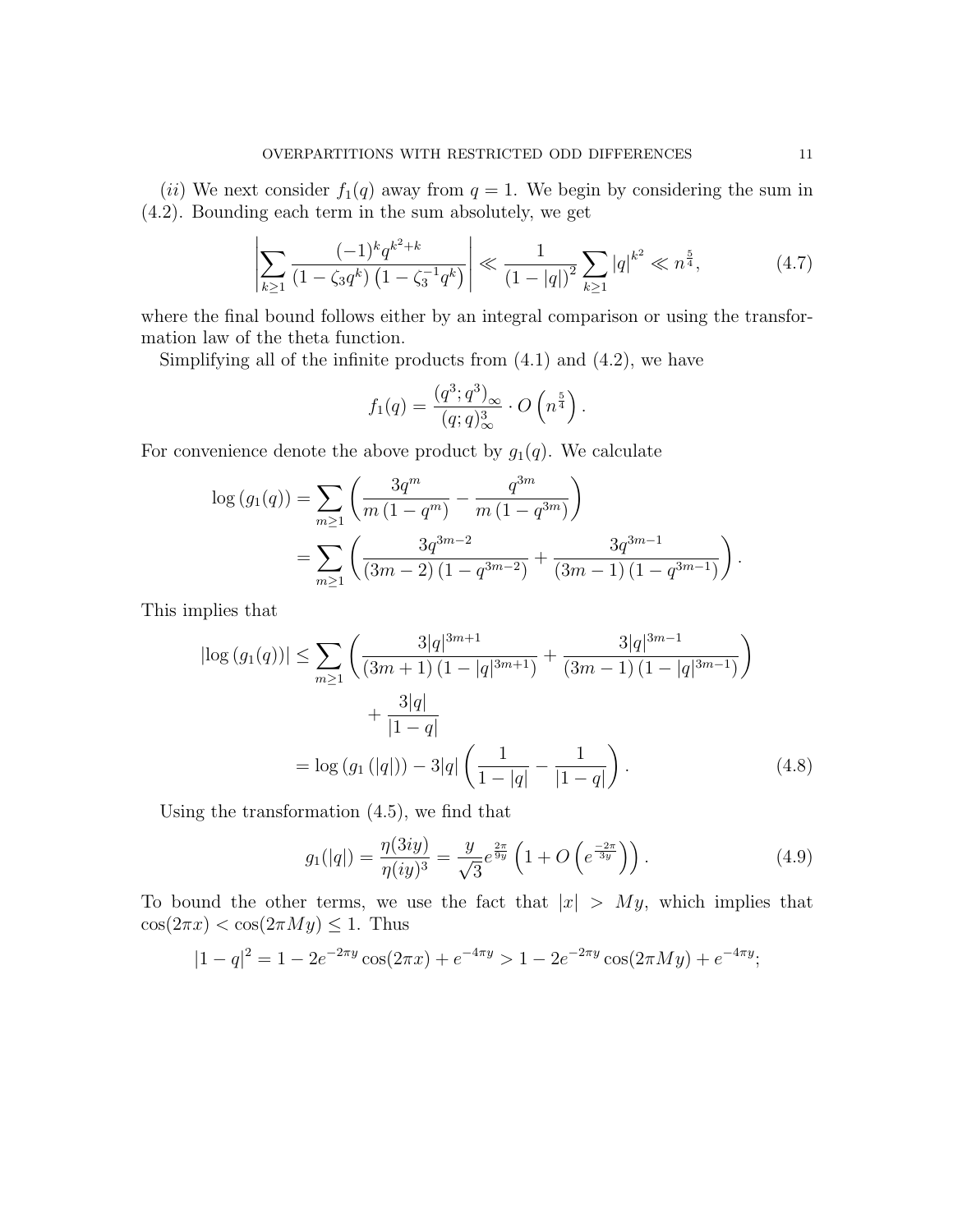calculating the Taylor expansion of the final expression (around  $y = 0$ ) then gives

$$
|1 - q| = c_0 + c_1 y + O(y^2), \qquad (4.10)
$$

with  $c_0 \geq 0$  and  $c_1 > 2\pi$ √  $1 + M^2$ . Furthermore, we have

$$
1 - |q| = 1 - e^{-2\pi y} = 2\pi y + O(y^2).
$$
 (4.11)

Converting  $(4.10)$  and  $(4.11)$  to Laurent series and combining with  $(4.8)$  and  $(4.9)$ , we obtain

$$
|g_1(q)| \ll y \exp\left[\frac{1}{y}\left(\frac{2\pi}{9} - \frac{3}{2\pi}\left(1 - \frac{1}{\sqrt{1 + M^2}}\right)\right)\right].
$$

This completes the proof of the theorem.

4.2. Wright's Circle Method and the asymptotic formula for  $\bar{s}(n)$ . We now apply Wright's version of the Circle Method [15] and prove the first formula in Theorem 1.4. By Cauchy's Theorem, we have for all  $n \geq 1$ ,

$$
3\overline{s}(n) = \frac{1}{2\pi i} \int_{\mathcal{C}} \frac{f_1(q)}{q^{n+1}} dq = \int_{-\frac{1}{2}}^{\frac{1}{2}} f_1\left(e^{-\frac{\pi\sqrt{7}}{6\sqrt{n}} + 2\pi ix}\right) e^{\frac{\pi\sqrt{7n}}{6} - 2\pi i nx} dx, \tag{4.12}
$$

where the contour is the counterclockwise traversal of the circle  $\mathcal{C} := \{ |q| = e^{-2\pi y} \},\$ and  $y = \frac{\sqrt{7}}{12\sqrt{n}}$  as in the previous section. We separate (4.12) in two integrals, writing  $3\bar{s}(n) = I' + I''$ , where the ranges are split as

$$
I':=\int\limits_{|x|\le My}\qquad\text{and}\qquad I'':=\int\limits_{My<|x|\le\frac{1}{2}}.
$$

It turns out that  $I'$  provides the main asymptotic contribution, while  $I''$  is an error term.

We approximate  $I'$  by Bessel functions, which are defined for real s and  $u > 0$  by

$$
I_{-s-1}(2u) := \frac{1}{2\pi i} \int_{\Gamma} t^s e^{\pi u \left(t + \frac{1}{t}\right)} dt,
$$

where  $\Gamma$  is Hankel's standard contour that begins in the lower-half plane at  $-\infty$ , goes counterclockwise around the origin and then goes back to  $-\infty$  in the upper-half

 $\Box$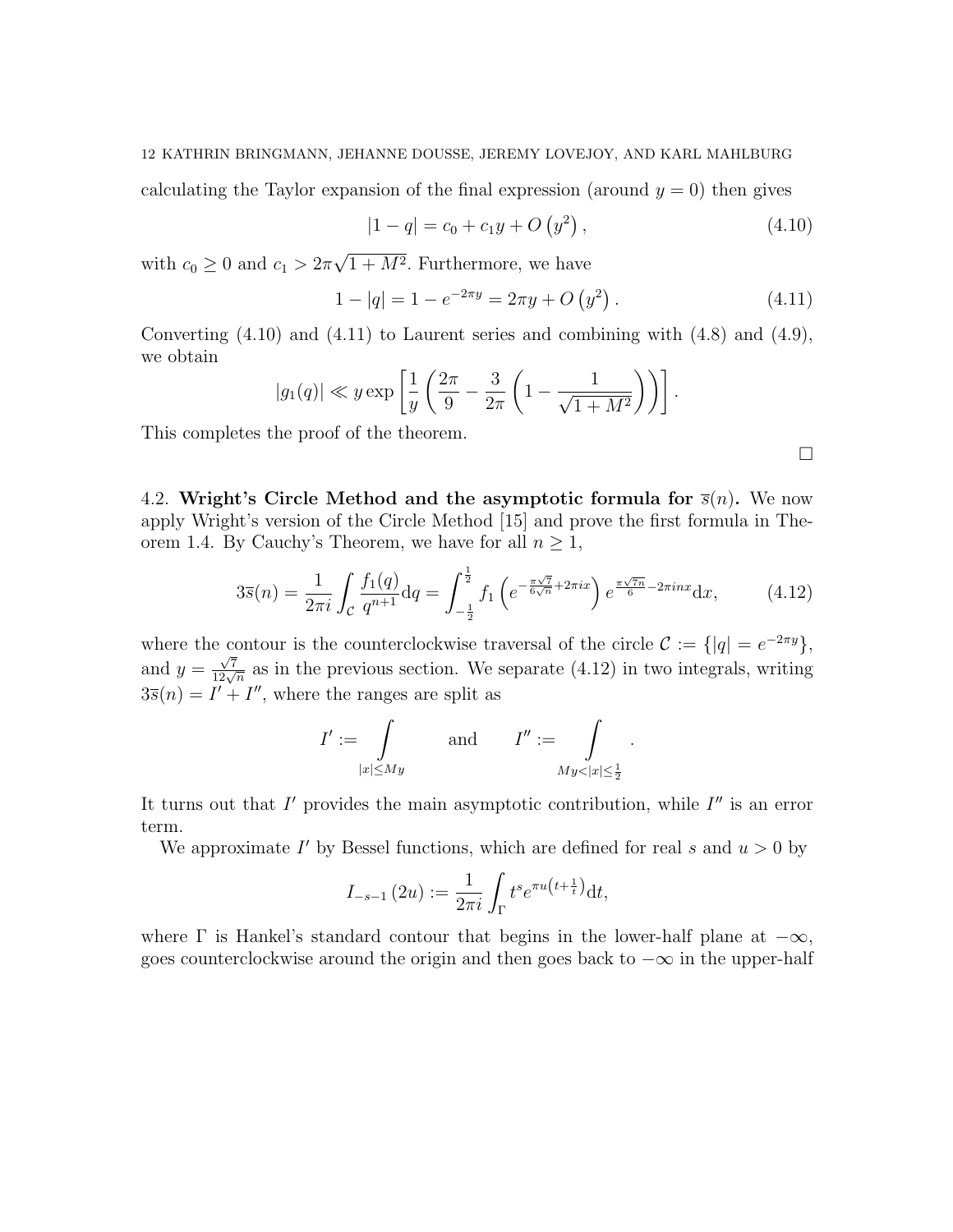plane. The Bessel functions have the well-known asymptotic expansion (see (4.12.7) in [2])

$$
I_{\ell}(x) = \frac{e^x}{\sqrt{2\pi x}} + O\left(\frac{e^x}{x^{\frac{3}{2}}}\right). \tag{4.13}
$$

Assuming that  $M > 0$  is fixed and that  $u > 0$  is a real variable, we introduce the auxiliary function

$$
P_s(u) := \frac{1}{2\pi i} \int_{1-Mi}^{1+Mi} v^s e^{u\left(v + \frac{1}{v}\right)} dv.
$$

Finally, we note a result relating  $P_s$  to a Bessel function, which is proven in essentially the same manner as Lemma XVII on page 138 of [15].

**Lemma 4.3** ([15]). As  $n \to \infty$ ,

$$
P_s = I_{-s-1}(2u) + O(e^u).
$$

*Proof of Theorem* (1.11). Making the change of variables  $v = -\frac{i\tau}{y}$  = −  $\frac{12\sqrt{n}i}{\sqrt{7}}$  and using Theorem  $(i)$ , we write  $I'$  as

$$
I' = -iy \int_{1-Mi}^{1+Mi} f_1\left(e^{-\frac{\pi\sqrt{7}v}{6\sqrt{n}}}\right) e^{\frac{\pi\sqrt{7}nv}{6}} dv
$$
\n
$$
= -i\sqrt{6}y^{\frac{3}{2}} \int_{1-Mi}^{1+Mi} \left(\sqrt{v}e^{\frac{\pi\sqrt{7}}{6\sqrt{n}v}} + O\left(n^{-\frac{3}{4}}e^{\frac{\pi\sqrt{7}n}{6}}\right)\right) e^{\frac{\pi\sqrt{7}nv}{6}} dv.
$$
\n(4.14)

Combining (4.3), (4.13), and Lemma 4.3 (with  $u = \frac{\pi\sqrt{7}}{6\sqrt{2}}$  $\frac{\pi\sqrt{7}}{6\sqrt{n}}$  and  $s=\frac{1}{2}$  $(\frac{1}{2})$ , we find that, as  $n \to \infty$ ,

$$
I' = \frac{\sqrt{21}}{12} \frac{e^{\frac{\pi \sqrt{7n}}{3}}}{n} + O\left(n^{-\frac{5}{4}} e^{\frac{\pi \sqrt{7n}}{3}}\right).
$$

We now turn to  $I''$  and show that it is negligible compared to  $I'$ . Applying Corollary 4.2 and taking the absolute value of the rest of the integrand, we directly obtain that, for some  $\varepsilon > 0$ ,

$$
I'' \ll e^{\frac{\sqrt{7n}\pi}{3}(1-\varepsilon)}.
$$

This completes the proof.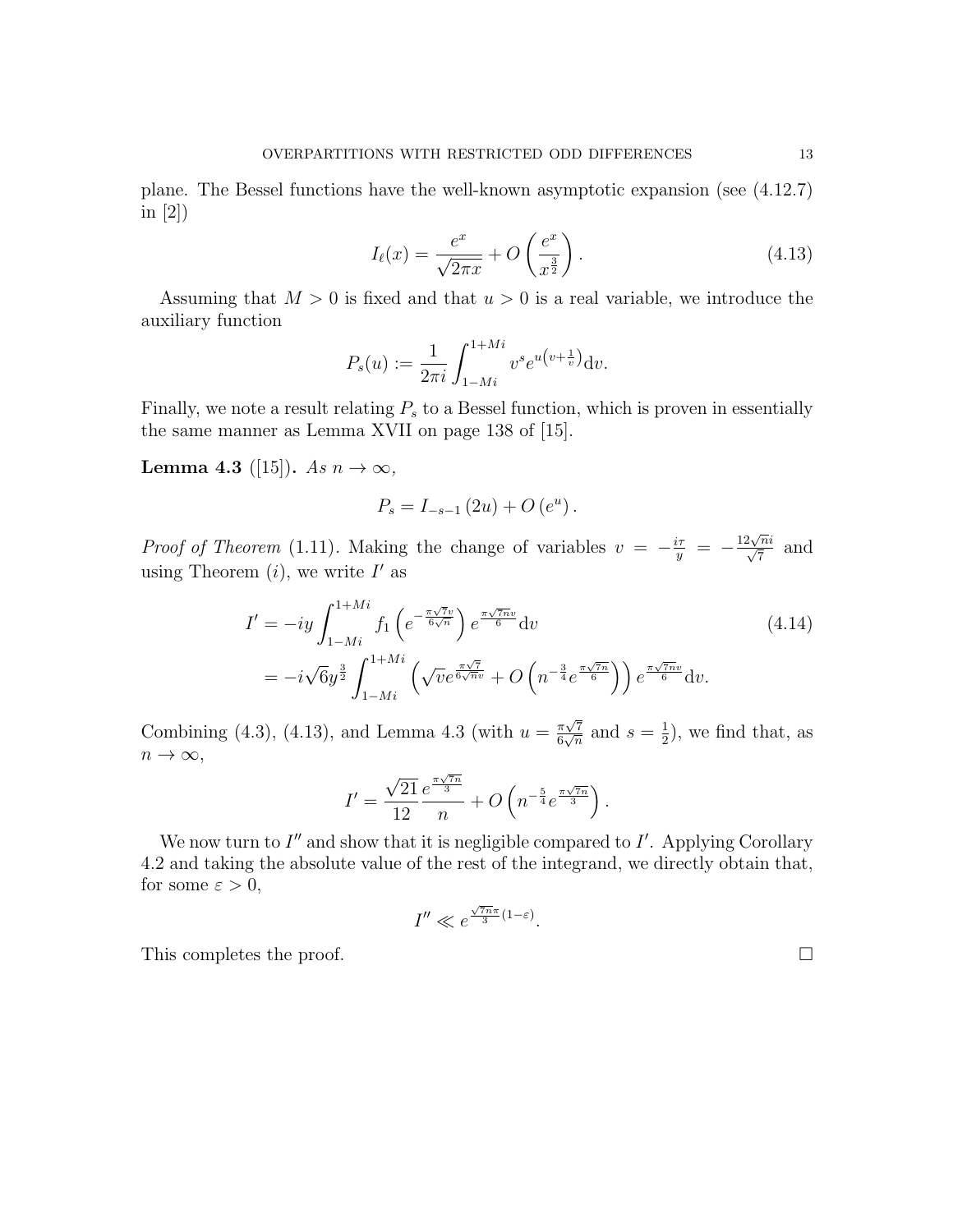4.3. Asymptotic behavior of  $f_2(q)$ . In this section we apply Wright's Circle Method to  $f_2(q)$ , where now the dominant cusp is  $q = -1$ , which can be seen by comparing the singularities of the product  $\frac{(-q^3;q^3)_{\infty}}{(-q;q)^3}$  $\frac{-q^{\circ};q^{\circ}\rangle_{\infty}}{(-q;q)_{\infty}^{3}}$ . As such, in this section we change the parametrization of the unit disc to  $\tau = x + iy$  with  $x \in [0, 1)$ .

Recalling (1.4) (and [5]), we again provide an alternative series,

$$
\overline{\chi}(q) = \frac{(-q)_{\infty}}{(q)_{\infty}} \left( 1 + 2 \sum_{k \ge 1} \frac{(-1)^k q^{k^2 + k}}{(1 + \zeta_3 q^k)(1 + \zeta_3^{-1} q^k)} \right). \tag{4.15}
$$

The asymptotic behavior of  $f_2(q)$  is recorded in the following result.

**Theorem 4.4.** Assume that  $y = \frac{1}{6}$  $\frac{1}{6\sqrt{n}}$ , and let  $M > 0$  be fixed.

(*i*) If  $|x-\frac{1}{2}|$  $\frac{1}{2} \leq My$ , then as  $n \to \infty$ ,

$$
f_2(q) = \frac{1}{3} \exp\left(\frac{\pi i}{18\left(\tau - \frac{1}{2}\right)}\right) + O\left(n^{-\frac{1}{2}}e^{\frac{\pi\sqrt{n}}{3}}\right).
$$

(ii) If 
$$
My < |x - \frac{1}{2}| \le \frac{1}{2}
$$
, then as  $n \to \infty$ ,  
\n
$$
|f_2(q)| \ll n \exp\left(\frac{7\pi\sqrt{n}}{12}\left(1 - \frac{36}{7\pi^2}\left(1 - \frac{1}{\sqrt{1 + M^2}}\right)\right)\right).
$$

Corollary 4.5. If  $My < |x - \frac{1}{2}|$  $\frac{1}{2} \leq \frac{1}{2}$  $\frac{1}{2}$  and  $M \geq 6$ , then for some  $\varepsilon > 0$  we have  $f_2(q) = O\left(e^{\frac{1}{y}\left(\frac{\pi}{18}-\varepsilon\right)}\right).$ 

*Proof.* (i) A direct calculation using (1.4) shows that  $\overline{\chi}(-1) = \frac{1}{3}$ , so that its Taylor expansion satisfies  $\overline{\chi}(q) = \frac{1}{3} + O(n^{-\frac{1}{2}})$ . To determine the asymptotic behavior of the product  $\frac{(-q^3;q^3)_{\infty}}{(-q;q)^3}$  $\frac{(-q^3;q^3)_{\infty}}{(-q;q)^3_{\infty}}$  near  $q=-1$ , we make the change of variables  $w:=\tau-\frac{1}{2}=x-\frac{1}{2}+iy$ , and correspondingly  $Q := e^{2\pi i w} = -q$ . Denote the product under this change of variables by

$$
h_2(Q) := \prod_{m \ge 1} \frac{\left(1 + (-Q^3)^m\right)}{\left(1 + (-Q)^m\right)^3} = \frac{\left(Q^2; Q^2\right)_\infty^6 \left(Q^3; Q^3\right)_\infty \left(Q^{12}; Q^{12}\right)_\infty}{\left(Q; Q\right)_\infty^3 \left(Q^4; Q^4\right)_\infty^3 \left(Q^6; Q^6\right)_\infty^2}.
$$

Applying (4.5) implies that

$$
h_2(Q) = e^{\frac{\pi i}{18w}} \left( 1 + O\left(e^{-\frac{\pi i}{6w}}\right)\right).
$$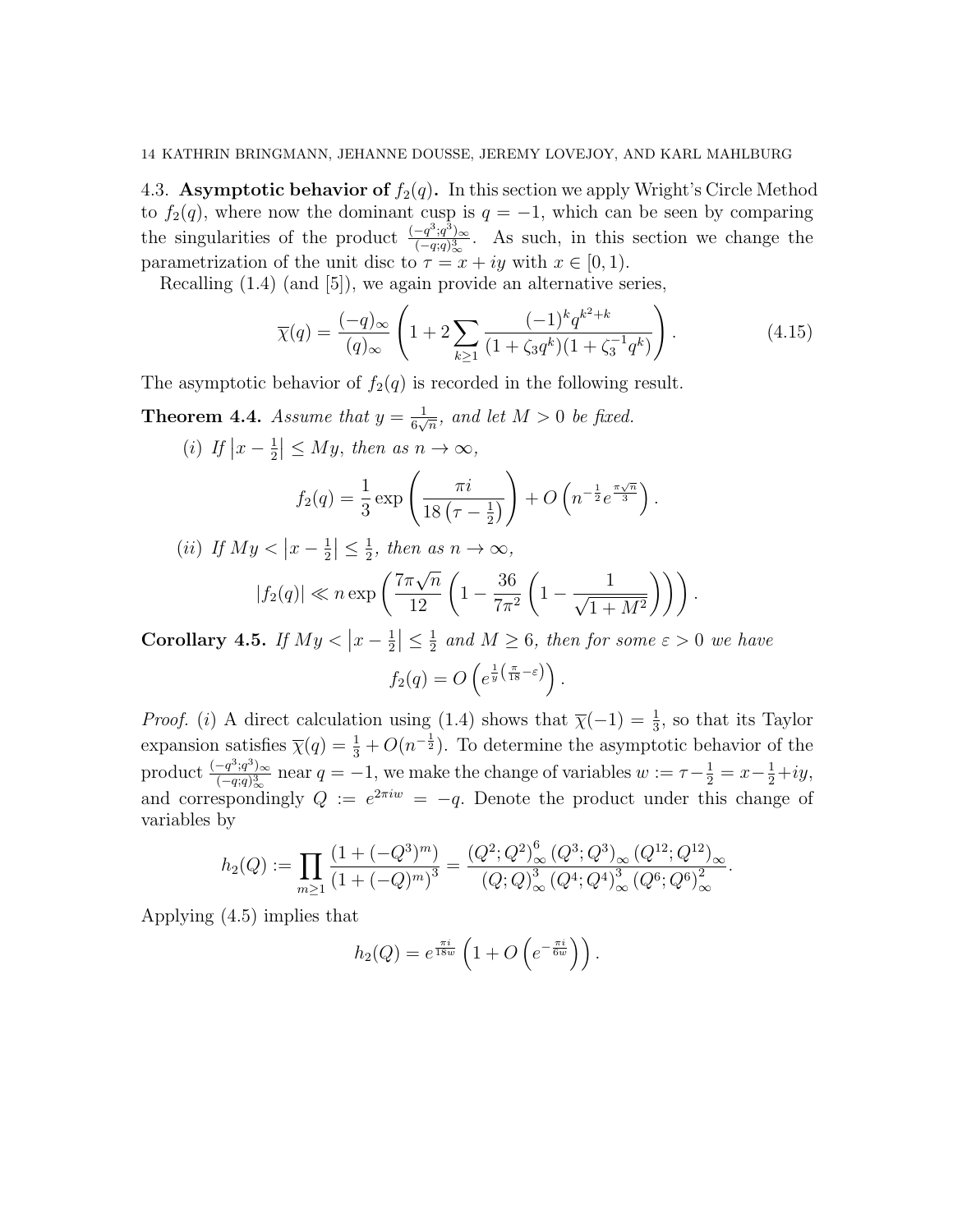$(ii)$  Using a similar argument as in  $(4.7)$ , we conclude that

$$
\left| \sum_{k \ge 1} \frac{(-1)^k q^{k^2 + k}}{(1 + \zeta_3 q^k) \left(1 + \zeta_3^{-1} q^k\right)} \right| \ll n^{\frac{5}{4}}.
$$

Combining the products from (1.6) and (4.15), we therefore write

$$
g_2(q) := \frac{(-q^3; q^3)_{\infty}}{(q)_{\infty} (-q; q)^2_{\infty}} = \frac{(q)_{\infty} (q^6; q^6)_{\infty}}{(q^2; q^2)^2_{\infty} (q^3; q^3)_{\infty}}.
$$

After some simplification, we obtain

$$
\log (g_2(q)) = \sum_{m \ge 1} \left( -\frac{q^m}{m(1 + q^m)} + \frac{q^{3m}}{m(1 - q^{6m})} \right).
$$

We therefore have the bound

$$
\left| \log (g_2(q)) \right| \leq \sum_{m \geq 1} \left( \frac{|q|^m}{m \left( 1 - |q|^m \right)} + \frac{|q|^{3m}}{m \left( 1 - |q|^{6m} \right)} \right) - |q| \left( \frac{1}{1 - |q|} - \frac{1}{|1 + q|} \right)
$$
  
= 
$$
\log \left( \frac{\left( |q|^6; |q|^6 \right)}{\left( |q|; |q| \right)_{\infty} \left( |q|^3; |q|^3 \right)_{\infty}} \right) - |q| \left( \frac{1}{1 - |q|} - \frac{1}{|1 + q|} \right).
$$

Once again (4.5) implies that

$$
\frac{\left(|q|^6;|q|^6\right)_{\infty}}{\left(|q|;|q|\right)_{\infty}\left(|q|^3;|q|^3\right)_{\infty}}=\sqrt{\frac{y}{2}}e^{\frac{7\pi}{72y}}\left(1+o(y)\right).
$$

Now we use the fact that  $|x-\frac{1}{2}\rangle$  $\frac{1}{2}$  > My, which implies that

$$
\cos(2\pi x) = \cos(2\pi|x|) = -\cos\left(2\pi\left(\frac{1}{2} - x\right)\right) > -\cos(2\pi My),
$$

from which we conclude

$$
|1+q|^2 = 1 + 2e^{-2\pi y}\cos(2\pi x) + e^{-4\pi y} > 1 - 2e^{-2\pi y}\cos(2\pi M y) + e^{-4\pi y}.
$$

The remainder of the proof proceeds analogously to the arguments following  $(4.10)$ .  $\Box$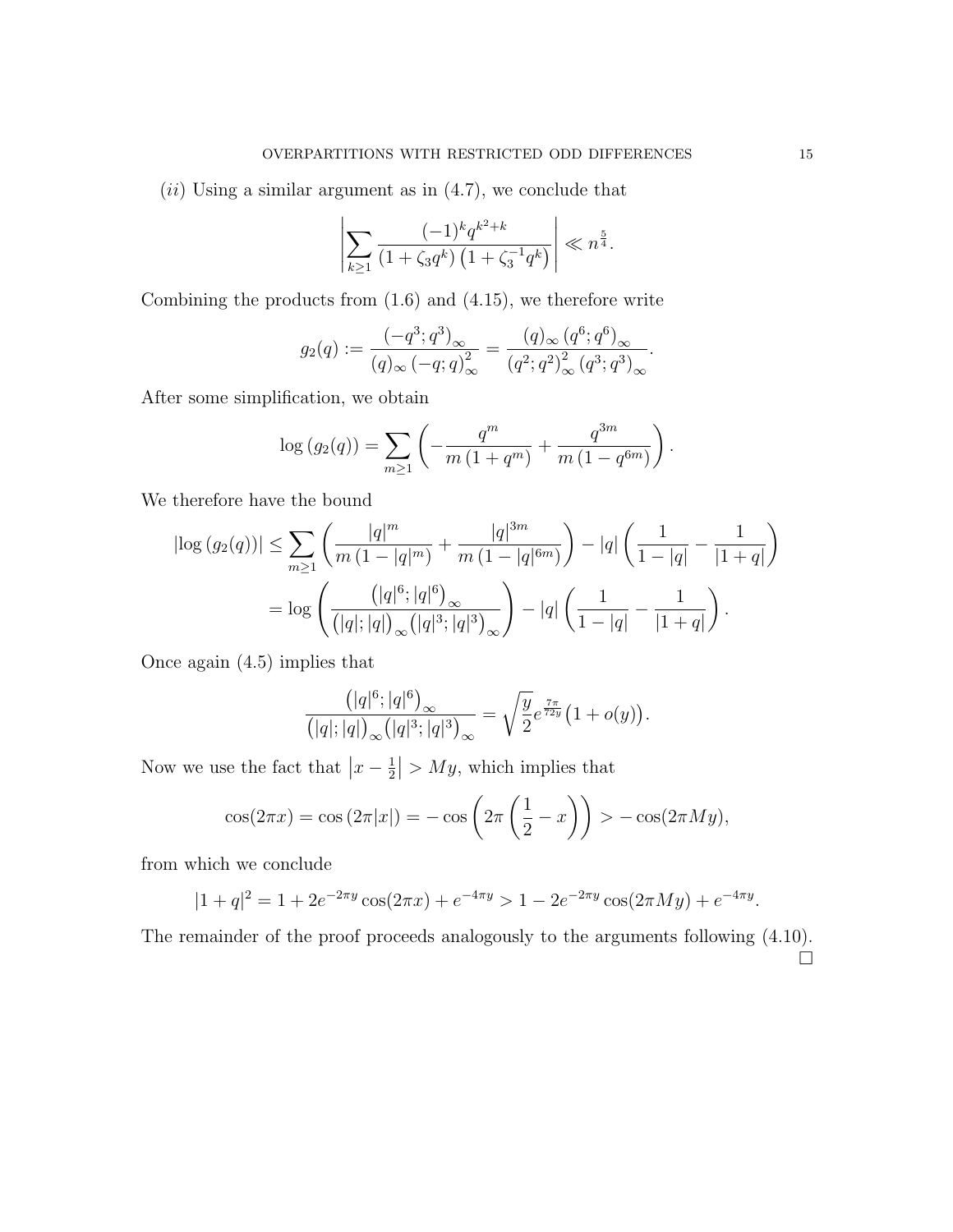Proof of  $(1.12)$ . We proceed as in Section 4.2, with the main differences due to the different parameterization around  $q = -1$ . By Cauchy's Theorem, we again have that for all  $n \geq 1$ ,

$$
\bar{t}_+(n) - \bar{t}_-(n) = \frac{1}{2\pi i} \int_{\mathcal{C}} \frac{f_2(q)}{q^{n+1}} dq = \int_0^1 f_2\left(e^{-2\pi y + 2\pi ix}\right) e^{2\pi ny - 2\pi inx} dx,
$$

where the contour is the counterclockwise traversal of the circle  $\mathcal{C} := \{ |q| = e^{-2\pi y} \},\$ and  $y = \frac{1}{6}$  $\frac{1}{6\sqrt{n}}$  as above. We now split the integral as

$$
I' := \int\limits_{\left|x-\frac{1}{2}\right|\le My} \text{ and } I'' := \int\limits_{\left|x-\frac{1}{2}\right|> My},
$$

and reparameterize I' using  $\tilde{x} = x - \frac{1}{2}$  $\frac{1}{2}$  (and again also writing  $\tilde{\tau} = \tau - \frac{1}{2}$  $(\frac{1}{2})$ . After applying Theorem  $(i)$ , we obtain

$$
I' = \int\limits_{|\tilde{x}| \le My} f_2 \left( e^{2\pi i \tau} \right) e^{2\pi n \left( \tilde{\tau} + \frac{1}{2} \right)} d\tilde{x} = \int\limits_{|\tilde{x}| \le My} \left( \frac{1}{3} e^{\frac{\pi i}{18\tilde{\tau}}} + O\left( n^{-\frac{1}{2}} e^{\frac{\pi \sqrt{n}}{3}} \right) \right) e^{2\pi n \tilde{\tau}} (-1)^n d\tilde{x}.
$$

After pulling the  $(-1)^n$  out of the integral, the remainder of the argument follows as in (4.14) (note that Lemma 4.3 is now applied with  $u = \frac{\pi \sqrt{n}}{3}$  $\frac{\sqrt{n}}{3}$  and  $s = 0$ ).

 $\Box$ 

# 5. Concluding Remarks

We close by discussing the relationship between the combinatorial functions studied in this paper and Ramanujan's classical mock theta functions, as well as some applications of similar series. For  $\ell \in \mathbb{N}$  we define

$$
f_{2,\ell}(x) := f_{2,\ell}(x;q) := 1 + \sum_{n=1}^{\infty} \frac{x^n q^n}{(q)_n} \prod_{j=0}^{n-1} \left( 1 + (\ell-1)q^j + q^{2j} \right).
$$

If we further set

$$
f_{2,\ell}^*(q) := \frac{(q;q)_{\infty}}{\prod_{k\geq 1} \left(1 + (\ell-1)q^k + q^{2k}\right)} \cdot f_{2,\ell}(1;q),
$$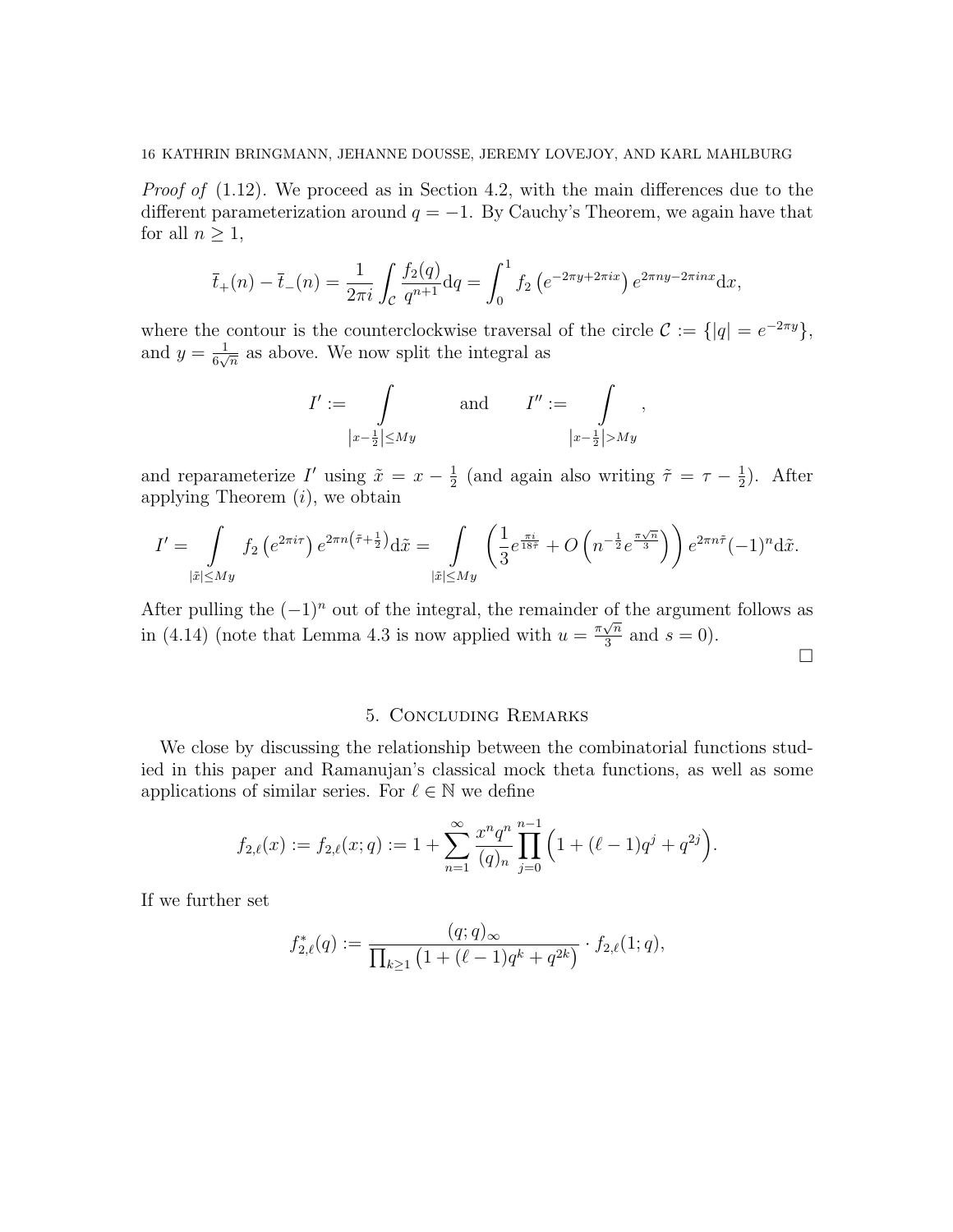then we have the following relations to mock theta functions, using the notation of [14]:

$$
\chi(q) = f_{2,0}^*(q), \n\phi(q) = f_{2,1}^*(q), \n\gamma(q) = f_{2,2}^*(q), \nf(q) = f_{2,3}^*(q).
$$

Moreover, for  $\ell = 0$  or 1, the function  $f_{2,\ell}(x, q)$  has recently played a role in studies of partitions without sequences [3] and lower 1-run overpartitions [4].

The function  $\overline{K}(x; q)$  in Section 2 of the present paper is the case  $\ell = 0$  of a similar function,

$$
\overline{f}_{2,\ell}(x) := \overline{f}_{2,\ell}(x;q) := 1 + \sum_{n=1}^{\infty} \frac{x^n q^n}{(q^2;q^2)_n} \prod_{j=0}^{n-1} \left( 1 + (\ell-1)q^j + q^{2j} \right).
$$

Both  $f_{2,\ell}$  and  $\overline{f}_{2,\ell}$  satisfy simple q-difference equations, namely

$$
f_{2,\ell}(x) = \frac{(1 + (\ell - 1)xq)}{1 - xq} f_{2,\ell}(xq) + \frac{xq}{1 - xq} f_{2,\ell}(xq^2)
$$

and

$$
\overline{f}_{2,\ell}(x) = \frac{(\ell-1)xq}{1-xq} \overline{f}_{2,\ell}(xq) + \frac{(1+xq)}{1-xq} \overline{f}_{2,\ell}(xq^2).
$$

It would be worthwhile to investigate these series for other  $\ell$ . In particular, if  $\ell =$ 0, 1, 2, or 3, then the functions  $\overline{f}_{2,\ell}(1)$  are related to mock theta functions in [5] via (3.2).

#### **REFERENCES**

- [1] G.E. Andrews, The theory of partitions, Cambridge University Press, Cambridge, 1998.
- [2] G.E. Andrews, R. Askey, and R. Roy, Special Functions, Encyclopedia of Mathematics and its Applications, Cambridge University Press, 2001.
- [3] G.E. Andrews, Partitions with short sequences and mock theta functions, Proc. Natl. Acad. Sci. USA 102 (2005), no. 13, 4666-4671.
- [4] K. Bringmann, A. Holroyd, K. Mahlburg, and M. Vlasenko, k-run overpartitions and mock theta functions, Q. J. Math. 64 (2013), no. 4, 1009–1021.
- [5] K. Bringmann and J. Lovejoy, Dyson's rank, overpartitions, and weak Maass forms, Int. Math. Res. Not. (2007), rnm063.